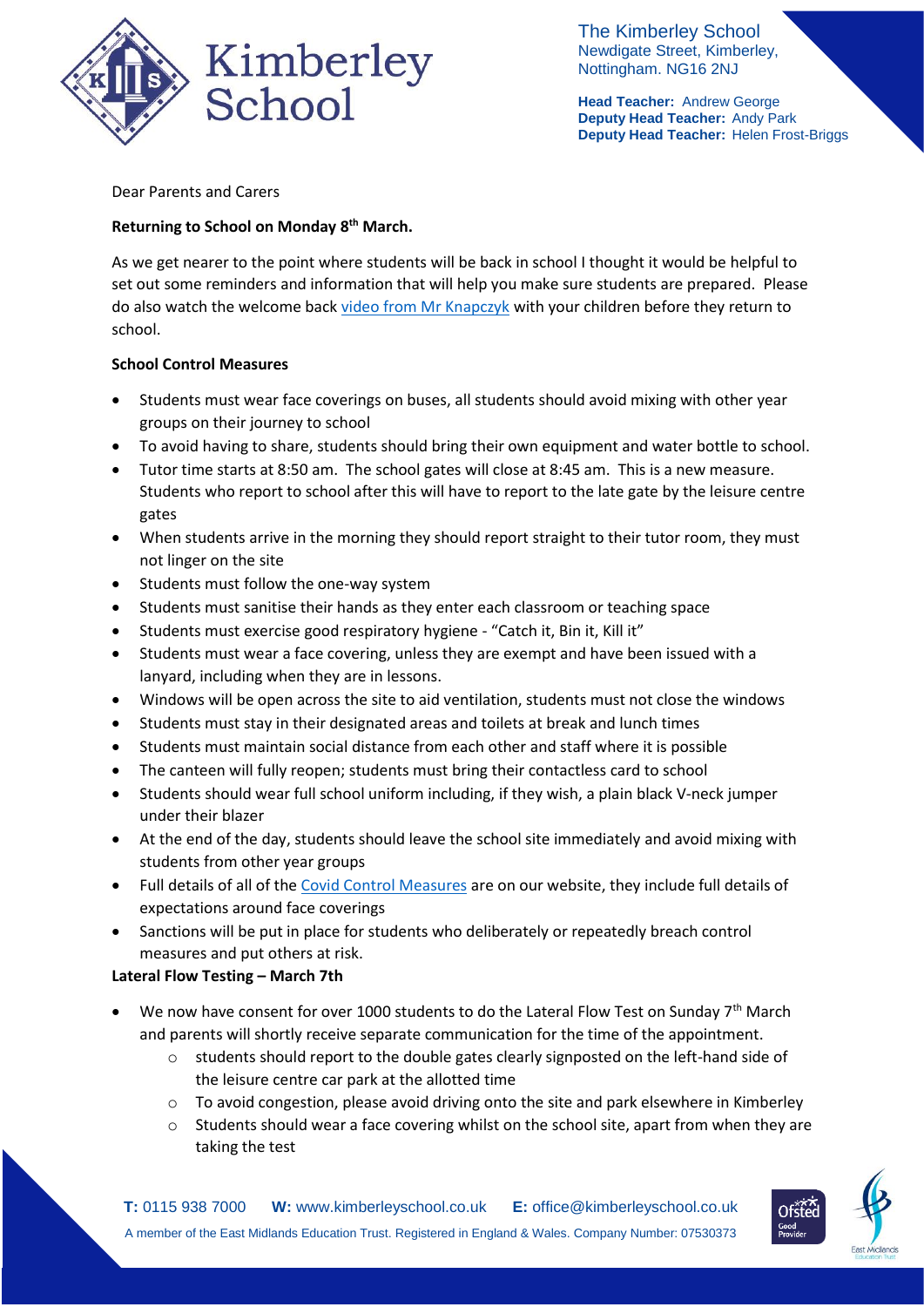- o Only students taking the test can enter the school site, parents/carers should not do so
- o If a student is highly anxious an adult can join them on-site, the adult will not be able to enter the test centre but can queue with them and wait outside for them
- $\circ$  Following the test, students must leave the site and return home immediately
- $\circ$  We will contact you with the results as soon as possible afterwards. If your child does get a positive test result, we will contact you by phone.
- o Watching this [video](https://youtu.be/hZLq3YhgNE0) and reading these [instructions](https://assets.publishing.service.gov.uk/government/uploads/system/uploads/attachment_data/file/946612/How_to_do_your_test_COVID_19_instruction_leaflet_for_schools.pdf) will help students prepare
- Students should not report for a test if consent wasn't given OR they should be self-isolating
- Please remember that I had asked parents to have contingency plans in place in the event that we are unable to complete all the testing on the  $7<sup>th</sup>$  March. If this happens we will continue with testing on the 8<sup>th</sup> March and school will reopen on the 9<sup>th</sup> March.
- In line with expectations of the government, students who do not take the test will also be able to return to school when it reopens to all students.

#### **Year 11 and Year 13 Grades**

 A video message to Year 11 and Year 13 students was shared with students and parents yesterday and can be viewed by accessing [Student Notices](https://www.kimberleyschool.co.uk/notices)

### **School attendance**

Parents and Carers must ensure that students do not attend school

- If they have one or more [coronavirus](https://www.gov.uk/guidance/nhs-test-and-trace-how-it-works#part-1-people-who-develop-symptoms-of-coronavirus) (COVID-19) symptoms
- a member of their household (including someone in their [support](https://www.gov.uk/guidance/making-a-support-bubble-with-another-household) bubble or [childcare](https://www.gov.uk/guidance/making-a-childcare-bubble-with-another-household) bubble if they have one) has coronavirus (COVID-19) symptoms
- they are required to [quarantine](https://www.gov.uk/uk-border-control/self-isolating-when-you-arrive) having recently visited countries outside the Common Travel Area
- they have had a recent positive test

Otherwise, attendance is mandatory for all pupils from Monday 8th March. The only exemptions to this statement are those individual students who have been confirmed as Clinically Extremely Vulnerable (CEV); where the advice is they should continue to shield and stay at home as much as possible until further notice. If your child has been identified as CEV you should have already been provided with the medical evidence to suggest/support this. If this applies to your son or daughter please could you contact Mr Knapczyk, so arrangements can be made (d.knapczyk@kimberleyschool.co.uk). If you have not received this information, the expectation is your child will return to school on Monday 8th March.

#### **INSET Day 15th March**

A reminder that the INSET Day on the  $15<sup>th</sup>$  March is postponed and we will confirm the date of the rearranged INSET Day as soon as possible. This means that school will be open to all students on the 15<sup>th</sup> March

#### **Next Steps with Lateral Flow Testing**

Following the test on the  $7<sup>th</sup>$  March: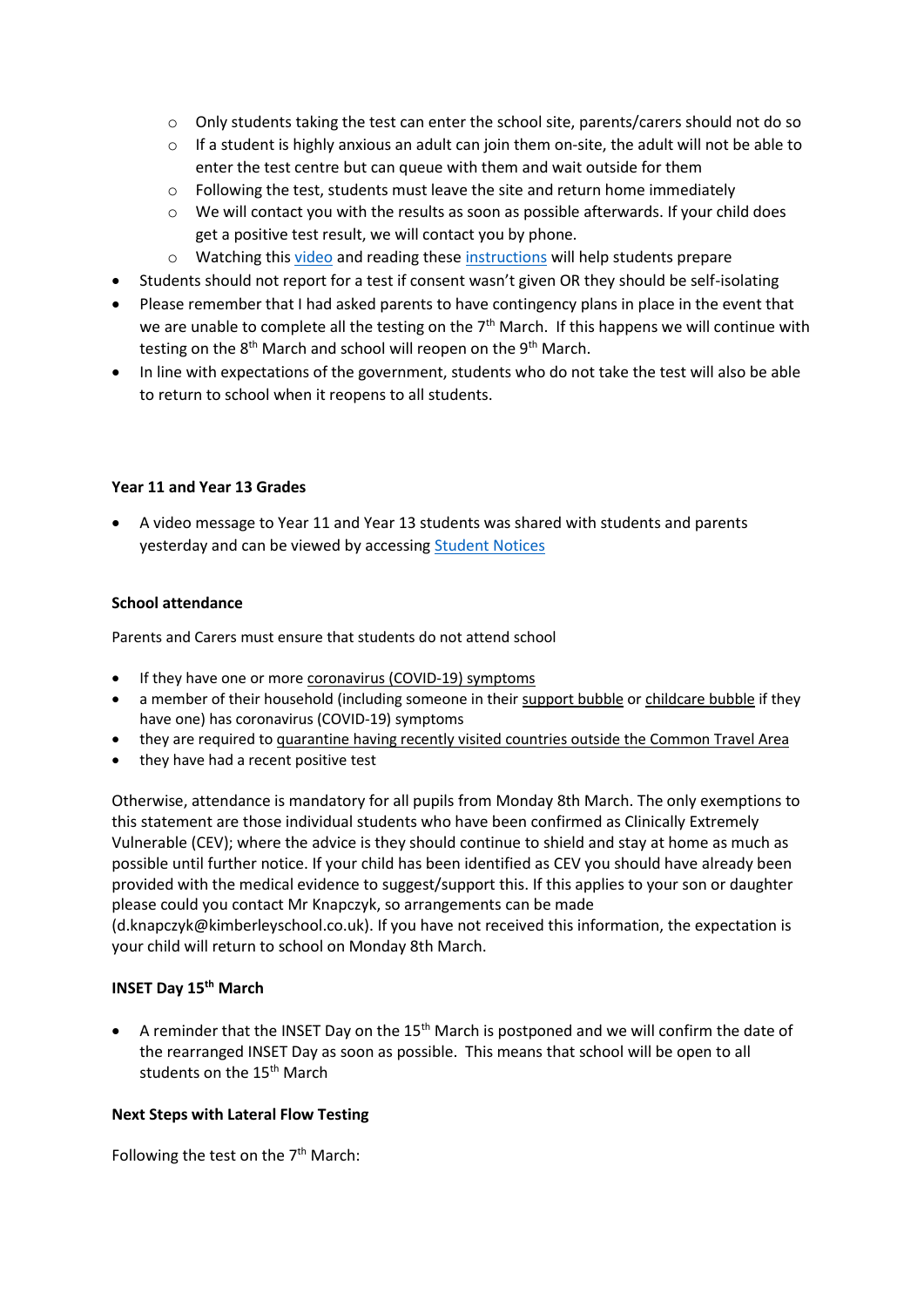- Students will have two further opportunities to take the test in school. We are planning to do the second test on the 9<sup>th</sup> and 10<sup>th</sup> March; and the third test on the 15<sup>th</sup> and 16<sup>th</sup> March. This will mean that there is some disruption to lessons.
- Following this, they will be able to undertake twice weekly tests at home. We will provide the kits for students and more information on this nearer the time.
- The government have announced that students' households will also have access to free twice weekly testing at home. Unfortunately, we are not able to distribute these kits to you. I have set out the full details of this process and how you can access the test kits at the end of this letter.

Finally, thank you so much for everyone who is supporting is by getting so many students tested before they return to school. This is helping make school a safer place for students, staff and their families. In the Autumn Term, we significantly exceeded all national averages for attendance. I firmly believe that this was because school and home worked in partnership to do all we could to keep each other safe. As we return to school it is important that we do not become complacent; our priority is to get students back into school and to keep them here – we can only do this if we all continue to work together.

Yours faithfully,

Andrew George Head Teacher

## **Rapid lateral flow testing for households and bubbles of school staff and pupils**

From 1 March 2021, if you're a member of a household, childcare bubble or support bubble of staff or a pupil you can get a twice-weekly test:

- through your employer, if they offer testing to employees
- at a local test site
- by collecting a home test kit from a test site
- by ordering a home test kit online

#### **Get a test through your employer**

Your workplace may offer rapid lateral flow testing to you. Contact your employer to find out more.

#### **Take a test at a rapid lateral flow test site**

You can take a rapid lateral flow test at a local site. Testing at these sites is assisted, which means you will swab yourself under the supervision of a trained operator. You may need to book an appointment. Find your [nearest](https://maps.test-and-trace.nhs.uk/) rapid lateral flow test site.